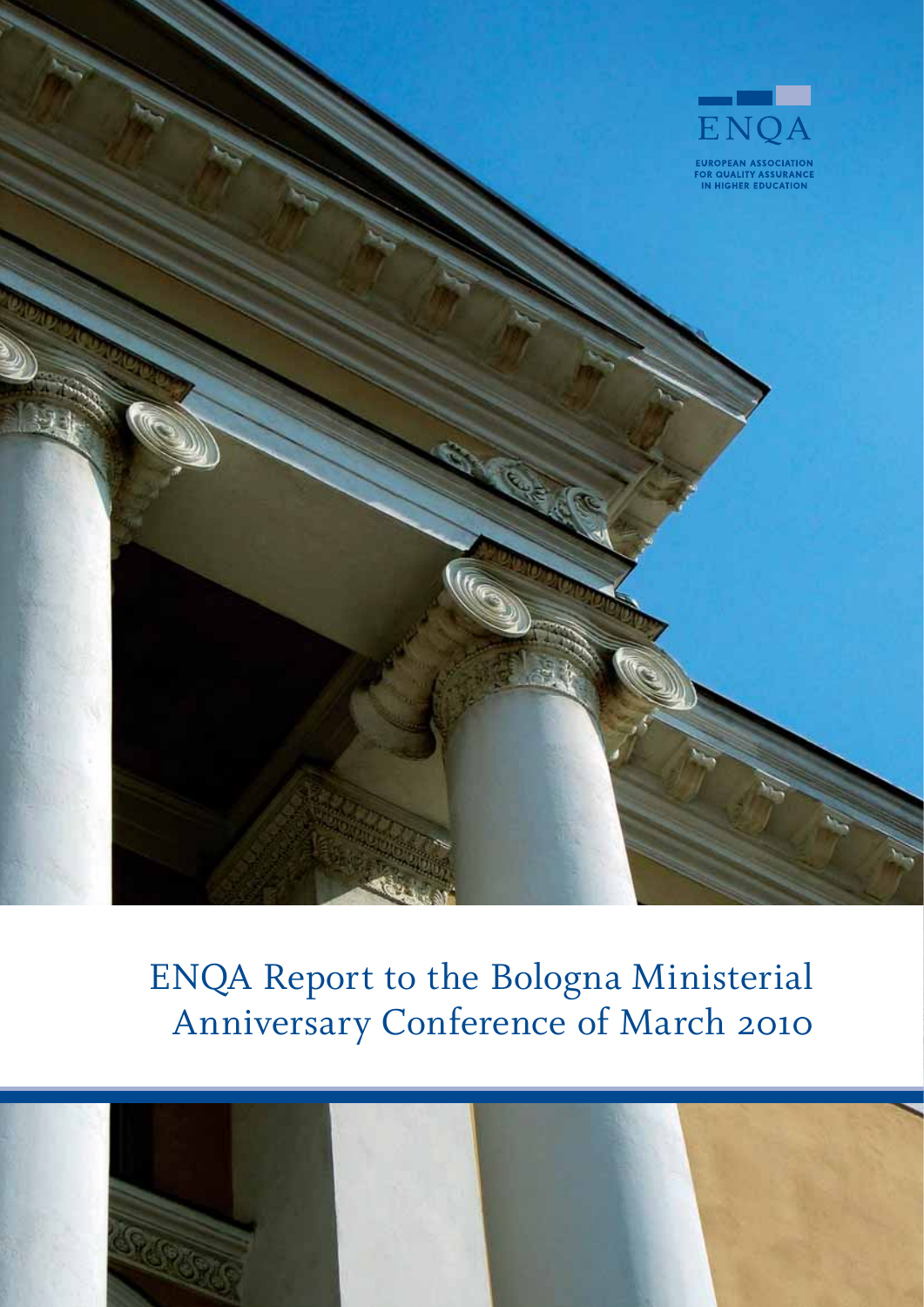### Introduction **February 2010**

In advance of the ministers responsible for higher education in the European Higher Education Area conference in Vienna and Budapest to celebrate the 10th anniversary of the Bologna process, the European Association for Quality Assurance in Higher Education (ENQA) wishes to acknowledge the progress that has been made in the past ten years in developing internal and external quality assurance procedures and national quality assurance systems. Since the ministers stated in Berlin in 2003 that "the quality of higher education has proven to be at the heart of the setting up of a European Higher Education Area (EHEA)", they have adopted the Standards and Guidelines for Quality Assurance in the European Higher Education Area (ESG) in Bergen in 2005 and at their conference in Leuven and Louvain-la-Neuve in 2009 endorsed the establishment of the European Quality Assurance Register (EQAR).

ENQA is convinced that the ambitious goals, that Europe has set itself within the framework of the Bologna process, can only be achieved by means of sustained international co-operation.

In submitting this report, ENQA wishes to use the 10th anniversary of its own founding to highlight its contribution to quality assurance in the EHEA and beyond but also to indicate its willingness to respond to the many challenges still present on the 10th anniversary of the Bologna process.

The European Network for Quality Assurance in Higher Education (based in Helsinki) was established in 2000 to promote European co-operation in the field of quality assurance. The idea for the association originates from the European Pilot Project for Evaluating Quality in Higher Education (1994-95) which demonstrated the value of sharing and developing experience in the area of quality assurance. Subsequently, the idea was given momentum by the 1998 Recommendation of the European Council on European co-operation in quality assurance in higher education and by the Bologna Declaration of 1999. The European Commission has, through grant support, partly financed the activities of ENQA since the very beginning. In November 2004, the General Assembly transformed the Network into the European Association for Quality Assurance in Higher Education.

### Major Outcomes of the Quality Assurance action line of the Bologna Process

#### **Standards and Guidelines for Quality Assurance in the European Higher Education Area (2005)**

The ESG outline standards and guidelines for:

- Internal quality assurance within higher education institutions
- External quality assurance of higher education
- External quality assurance agencies

The ENQA report introducing the ESG emphasised that the EHEA is characterised by its diversity of political systems, higher education systems, sociocultural and educational traditions, languages, aspirations and expectations. This makes a single monolithic approach to quality, standards and quality assurance in higher education inappropriate. The report set its face against a narrow, prescriptive and highly formulated approach to standards. In both the standards and the guidelines, the report prefers the generic principle to the specific requirement. On the one

hand, the ESG are designed to be applicable to all quality assurance agencies in Europe, irrespective of their structure, function and size, and the national system in which they operate. On the other hand, the legal and cultural aspects of the national higher education system cannot be ignored when considering the compliance with the ESG. There is little point in adopting a "hard line" position in respect of compliance with the ESG if, by doing so, trustworthy and credible agencies are prevented from gaining Full membership of ENQA through no fault of their own. Thus, the practical handling of the ESG should reflect the inherent tensions between European Standards and national tradition, context and legislation.

#### **The European Quality Assurance Forum (2006)**

As agreed in the 2005 Bergen Communiqué, a consultative forum was jointly organised by the E4 Group: the European representative bodies of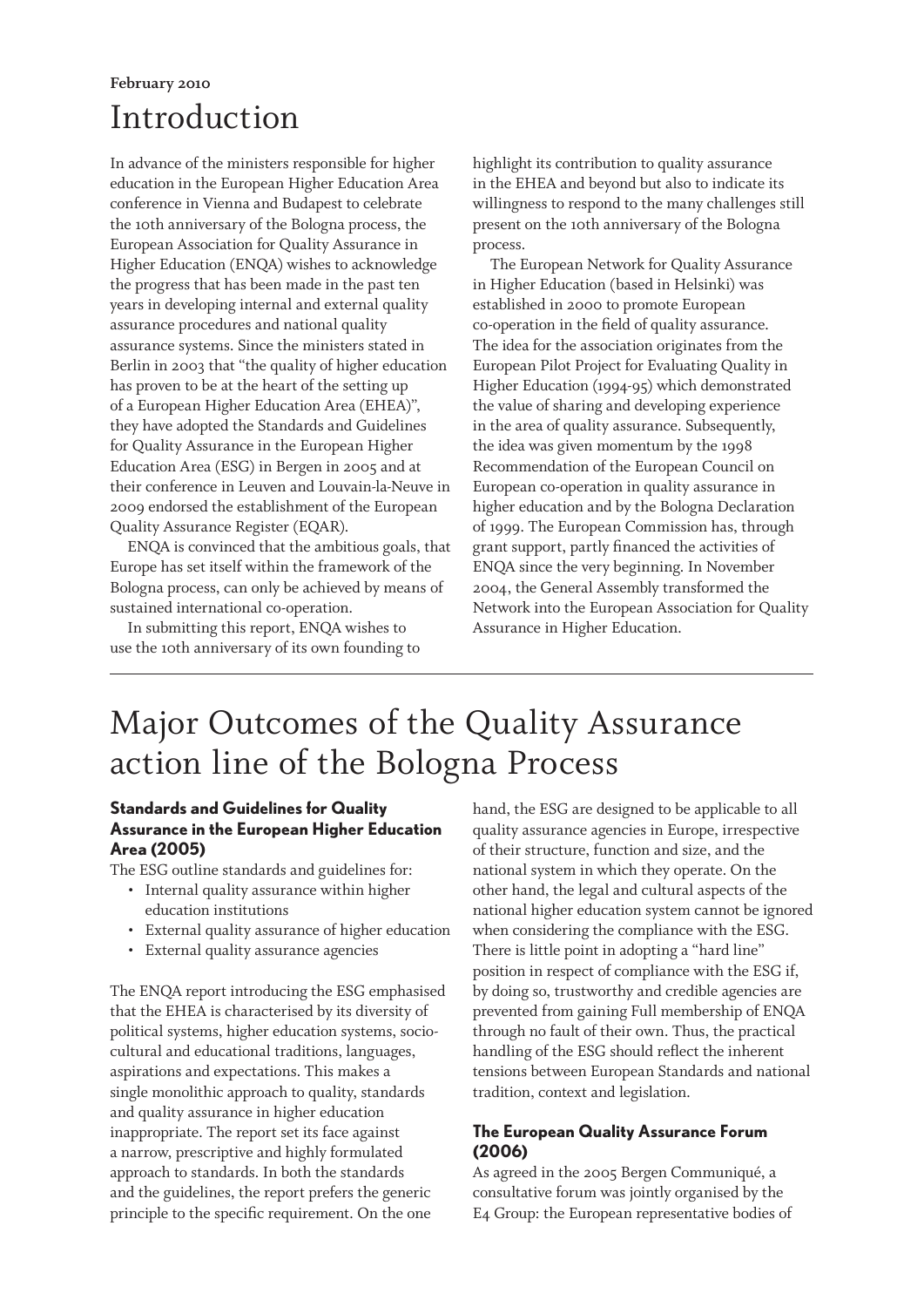quality assurance agencies, students, universities and other higher education institutions. The forum met for the first time in Munich in November 2006 and provided an opportunity to discuss European developments in quality assurance. The European Quality Assurance Forum (EQAF) has continued to meet annually and has proven very popular with staff from higher education institutions, students and staff from external quality assurance agencies. EQAF has been held since in Rome (2007), Budapest (2008) and Copenhagen (2009). The 2010 forum will be held in Lyon.

#### **The European Quality Assurance Register (2008)**

As envisaged in the Berlin Communiqué, the European Quality Assurance Register for Higher Education (EQAR) was established in March

2008. Based in Brussels, EQAR was founded as an international non-profit association under Belgian law by the E4 Group to increase the transparency of quality assurance in higher education across Europe. EQAR publishes and manages a register of quality assurance agencies that substantially comply with the ESG and aims to provide the public with clear and reliable information on quality assurance agencies operating in Europe.

By the end of 2009, the membership of EQAR consisted of the four founding members, two social partner members (Business Europe and Education International) and 26 governmental members that have decided to support the operation of EQAR and get involved in its overall governance.

As of October 2009, there were 17 agencies from nine of the Bologna signatory countries listed on the Register.

### Achievements OF ENQA

#### **Membership**

At the end of 2009, ENQA consisted of:

- 48 members (44 full members and 4 candidate members) representing 25 Bologna signatory countries
- 26 associates (representing 19 European countries, 3 trans-European and 2 non-European countries) and
- 3 European or regional affiliates

In all, 33 of the 46 Bologna signatory countries have national or regional agencies participating in ENQA at full, candidate, affiliate or associate levels.

Since 2005, in order to become full members of ENQA (and since 2008, to be eligible to be granted admission onto the EQAR), quality assurance agencies are required to successfully undergo an external review and thereby to show that they comply sufficiently with the ESG. Already, by the end of 2009, 32 members (representing 17 signatory countries) have successfully undergone this external review process against ESG.

External reviews of ENQA member agencies are normally initiated and coordinated by national bodies. National authorities may also commission a body from another country to carry out the review of the QA agency. Where this is not possible or where an agency so requests, however, the reviews may be organised by ENQA. Of the 32 reviews completed by the end of 2009, 25 were commissioned at the national level and seven have been co-ordinated by ENQA. The reviewers composing the panels for ENQA co-ordinated

reviews have undergone training at a series of workshops organised by ENQA, the first of which was held in May 2009.

Reviews are underway in respect of many of the remaining agencies who hold full or candidate membership. Under the adoption of its new membership criteria in 2005, all full members of ENQA who have not undergone review by September 2010 will revert to candidate membership.

#### **Activities and outputs**

Since its foundation, ENQA has organised many workshops and seminars hosted by national Quality assurance agencies throughout Europe. These have included a number of projects which have been mainly financed by the European Commission. ENQA disseminates its activities through the publication of its Workshop papers and through its Occasional Papers series (15 of which have been published to date).

ENQA plays an important role in disseminating good quality assurance processes at institutional level by promoting the assessment of internal quality assurance systems in higher education institutions.

ENQA maintains a dialogue with the leadership of the regional accreditation organisations in the United States and the Asia-Pacific region and has also initiated and coordinated transnational quality assurance projects in North Africa, the Middle East, Latin America and the Caribbean.